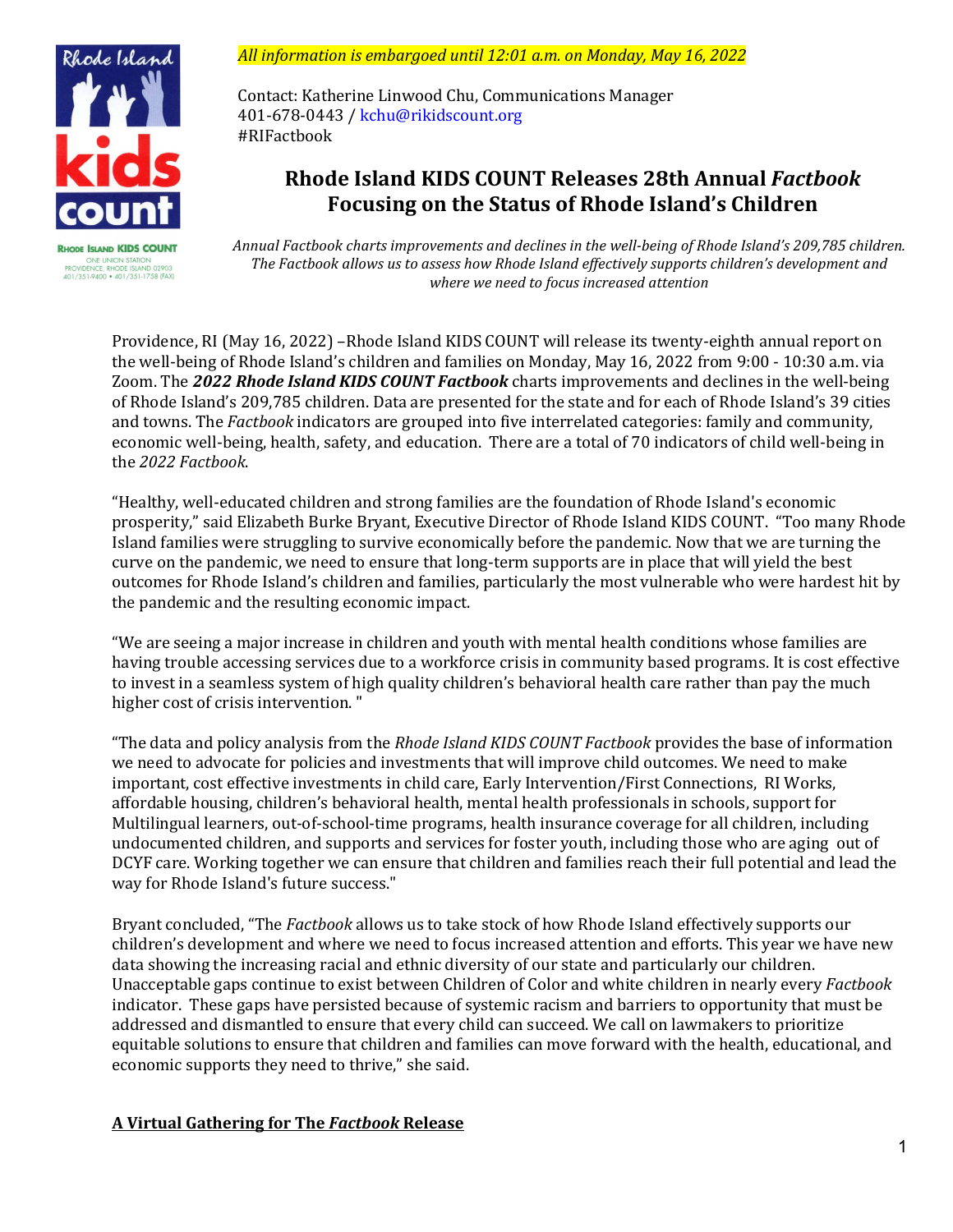Over 300 people are registered to attend the *Factbook* release event, including Governor Dan McKee, Senator Jack Reed, Senator Sheldon Whitehouse, Congressman James Langevin, Congressman David Cicilline, Speaker K. Joseph Shekarchi, Senator Sandra Cano representing the Senate President, General Assembly members, policymakers, and community leaders from education, health, and human services. The event will take place via Zoom.

#### **KEYNOTE REMARKS**

**Miriam Calderón, Chief Policy Officer at ZERO TO THREE, will give keynote remarks.** Ms. Calderon has been a champion for babies throughout her career, with a focus on centering racial equity and engaging parents and practitioners in developing responsive policy solutions. She previously served as a presidential appointee in the Biden Administration in the role of deputy assistant secretary for early learning at the U.S. Department of Education. She also served as an advisor to the Domestic Policy Council and the U.S. Department of Health and Human Services during the Obama administration and the Early Learning System Director for the State of Oregon.

**Ashanti Gonzalez** – a Rhode Island high school student at Juanita Sanchez High and Young Voices Board Member – will provide **Youth Keynote Remarks***.* She has been active in many public policy efforts.

### **PRESENTATION OF THE** *RHODE ISLAND KIDS COUNT FACTBOOK*

The *2022 Rhode Island KIDS COUNT Factbook* will be presented to Governor McKee, Senator Reed, Senator Whitehouse, Congressman Cicilline, Congressman Langevin, Speaker Shekarchi, and Senator Cano.

Every year at the release event, Rhode Island KIDS COUNT also presents the *Factbook* to a community leader who is working to make things better for children and families. This year, Rhode Island KIDS COUNT will recognize and present a *Factbook* to **Chanda Womack, Founding Executive Director of the Alliance of Rhode Island Southeast Asians for Education (ARISE),** and thank her for her leadership. The intersection of her identity as a Cambodian Refugee woman and mom of two bi-racial (Black and Cambodian) children have shaped her ideologies, advocacy and organizing. These identity markers fuel how she shows up, occupies and shares space not just for education justice but for all issues that impact historically excluded and invisibilized communities. Her leadership and movement building has garnered local and national recognition for ARISE and Rhode Island.

#### **While Racial and Ethnic Diversity Has Increased, Persistent, Unacceptable Racial and Ethnic Disparities in Child Outcomes Remain**

In Rhode Island, children are more likely to be identified as People of Color than adults. In 2020 in Rhode Island, 47% of children under age 18 were People of Color, compared with 28% of adults.. According to the 2020 Census, in Rhode Island less than 1% of children under 18 were American Indian or Native Alaskan, 3% were Asian, 6% were Black or African American, 27% were Hispanic or Latino, less than 1% were Native Hawaiian or other Pacific Islander, 1% were Some other race, 8% were Two or more races, and 53% were white.

Throughout the *Factbook*, data on racial and ethnic disparities are presented in as many indicators as possible and summarized in the Racial and Ethnic Disparities indicator. Collecting and reporting on data disaggregated by race and ethnicity is an important first step to identifying ways to eliminate them. Data on disparities -- and information about the systemic racism that has resulted in barriers to opportunity -- can help identify policies to dismantle racism and eliminate disparities.

• Black, Latino, and Native American children are more likely than Asian and white children to live in neighborhoods of concentrated poverty and face challenges above and beyond the burdens of individual poverty.